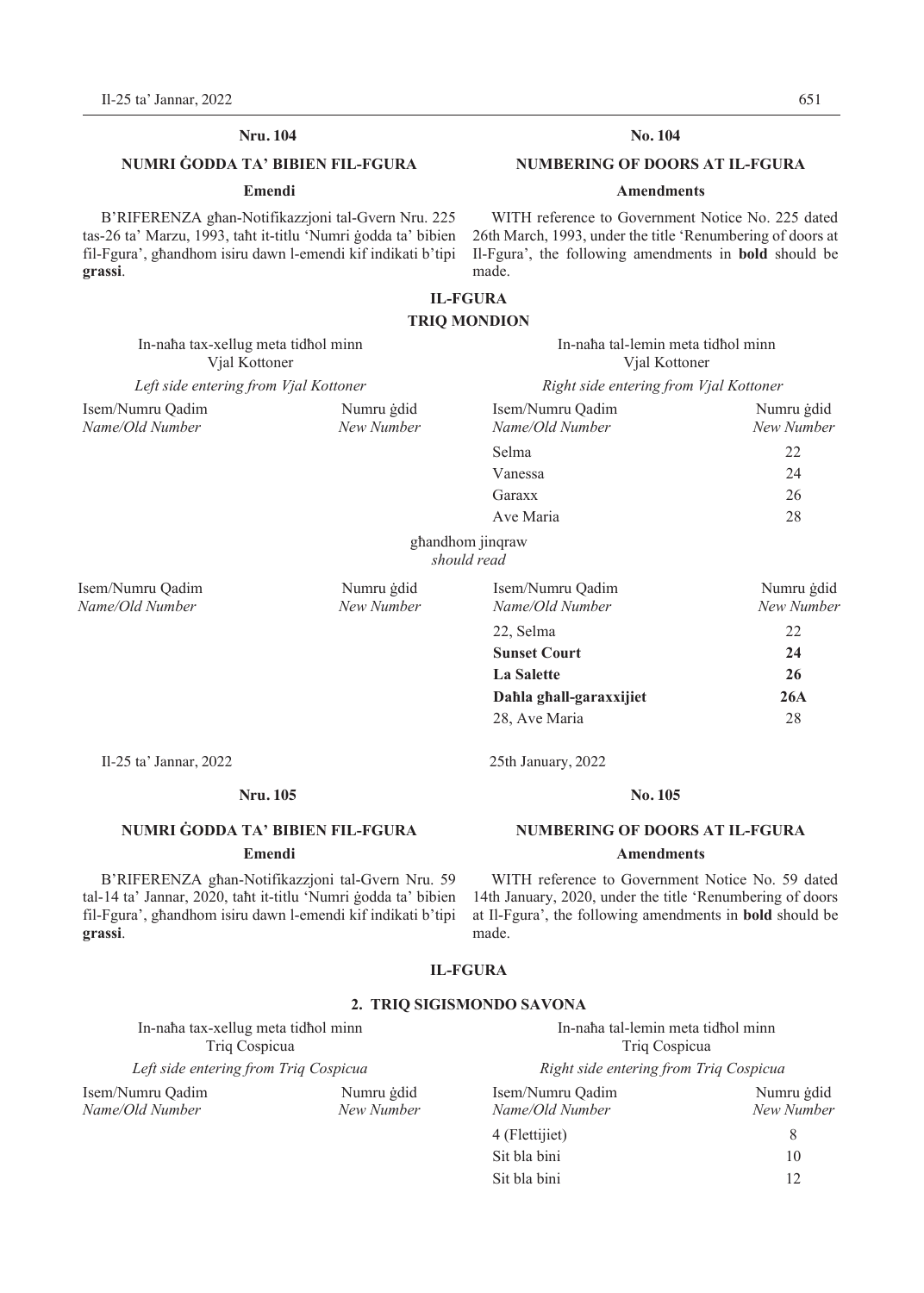| Isem/Numru Qadim<br>Name/Old Number                                                                                                                                                                                   | Numru gdid<br>New Number | Isem/Numru Qadim<br>Name/Old Number                                                                                                                                                                       | Numru gdid<br>New Number |
|-----------------------------------------------------------------------------------------------------------------------------------------------------------------------------------------------------------------------|--------------------------|-----------------------------------------------------------------------------------------------------------------------------------------------------------------------------------------------------------|--------------------------|
|                                                                                                                                                                                                                       |                          | Sit bla bini                                                                                                                                                                                              | 14                       |
|                                                                                                                                                                                                                       |                          | 5, Fabri                                                                                                                                                                                                  | 16                       |
|                                                                                                                                                                                                                       |                          | ghandhom jinqraw<br>should read                                                                                                                                                                           |                          |
| Isem/Numru Qadim<br>Name/Old Number                                                                                                                                                                                   | Numru gdid<br>New Number | Isem/Numru Qadim<br>Name/Old Number                                                                                                                                                                       | Numru ġdid<br>New Number |
|                                                                                                                                                                                                                       |                          | 8 (Flettijiet)                                                                                                                                                                                            | 8                        |
|                                                                                                                                                                                                                       |                          | Garaxx                                                                                                                                                                                                    | 10                       |
|                                                                                                                                                                                                                       |                          | Dahla ghall-garaxxijiet                                                                                                                                                                                   | <b>10A</b>               |
|                                                                                                                                                                                                                       |                          | Bieb bla numru (Dar)                                                                                                                                                                                      | 12                       |
|                                                                                                                                                                                                                       |                          | <b>Bastion View Apartments</b>                                                                                                                                                                            | 14                       |
|                                                                                                                                                                                                                       |                          | 16                                                                                                                                                                                                        | 16                       |
| Il-25 ta' Jannar, 2022                                                                                                                                                                                                |                          | 25th January, 2022                                                                                                                                                                                        |                          |
| <b>Nru. 106</b>                                                                                                                                                                                                       |                          | No. 106                                                                                                                                                                                                   |                          |
| NUMRI GODDA TA' BIBIEN FIL-FGURA                                                                                                                                                                                      |                          | <b>NUMBERING OF DOORS AT IL-FGURA</b>                                                                                                                                                                     |                          |
| <b>Emendi</b> u Prolungament                                                                                                                                                                                          |                          | <b>Amendments and Prolongation</b>                                                                                                                                                                        |                          |
| B'RIFERENZA ghan-Notifikazzioni tal-Gvern Nru. 189<br>tat-12 ta' Marzu, 1993, taht it-titlu 'Numri godda ta' bibien<br>fil-Fgura', ghandhom isiru dawn l-emendi u dan il-<br>prolungament kif indikati b'tipi grassi. |                          | WITH reference to Government Notice No. 189 dated<br>12th March, 1993, under the title 'Renumbering of doors at<br>Il-Fgura', the following amendments and prolongation in<br><b>bold</b> should be made. |                          |

### **IL-FGURA**

#### **TRIQ VINCENZO MACULANO**

Triq Mondion<br>Left side entering from Triq Mondion

In-naħa tax-xellug meta tidħol minn In-naħa tal-lemin meta tidħol minn

*Left side entering from Triq Mondion Right side entering from Triq Mondion*

|                                     |                          | Emendi – Amendments                 |                          |
|-------------------------------------|--------------------------|-------------------------------------|--------------------------|
| Isem/Numru Qadim<br>Name/Old Number | Numru gdid<br>New Number | Isem/Numru Qadim<br>Name/Old Number | Numru gdid<br>New Number |
| Le Soleil                           | 13                       | Delmar                              | 20                       |
| Applewood                           | 27                       | Garaxx                              | 22                       |
|                                     |                          | Tas-Sejjieh                         | 24                       |
|                                     |                          | La Mirage                           | 26                       |
|                                     |                          | Garaxx                              | 28                       |
|                                     |                          | ghandhom jinqraw<br>should read     |                          |
| Isem/Numru Qadim<br>Name/Old Number | Numru gdid<br>New Number | Isem/Numru Qadim<br>Name/Old Number | Numru gdid<br>New Number |
| 13, Le Soleil                       | 13                       | 20, Delmar                          | 20                       |
| <b>Garaxx</b>                       | 15                       | Dahla ghall-garaxxijiet             | 22                       |
| <b>Bastion View Blk A (1-8)</b>     | 17                       | <b>Wacken</b> (Flettijiet)          | 24                       |
| Dahla ghall-garaxxijiet             | 19                       | 26, Silverstone                     | 26                       |
| <b>Bastion View Blk B (9-16)</b>    | 21                       | 28 (Garaxx)                         | 28                       |
|                                     |                          |                                     |                          |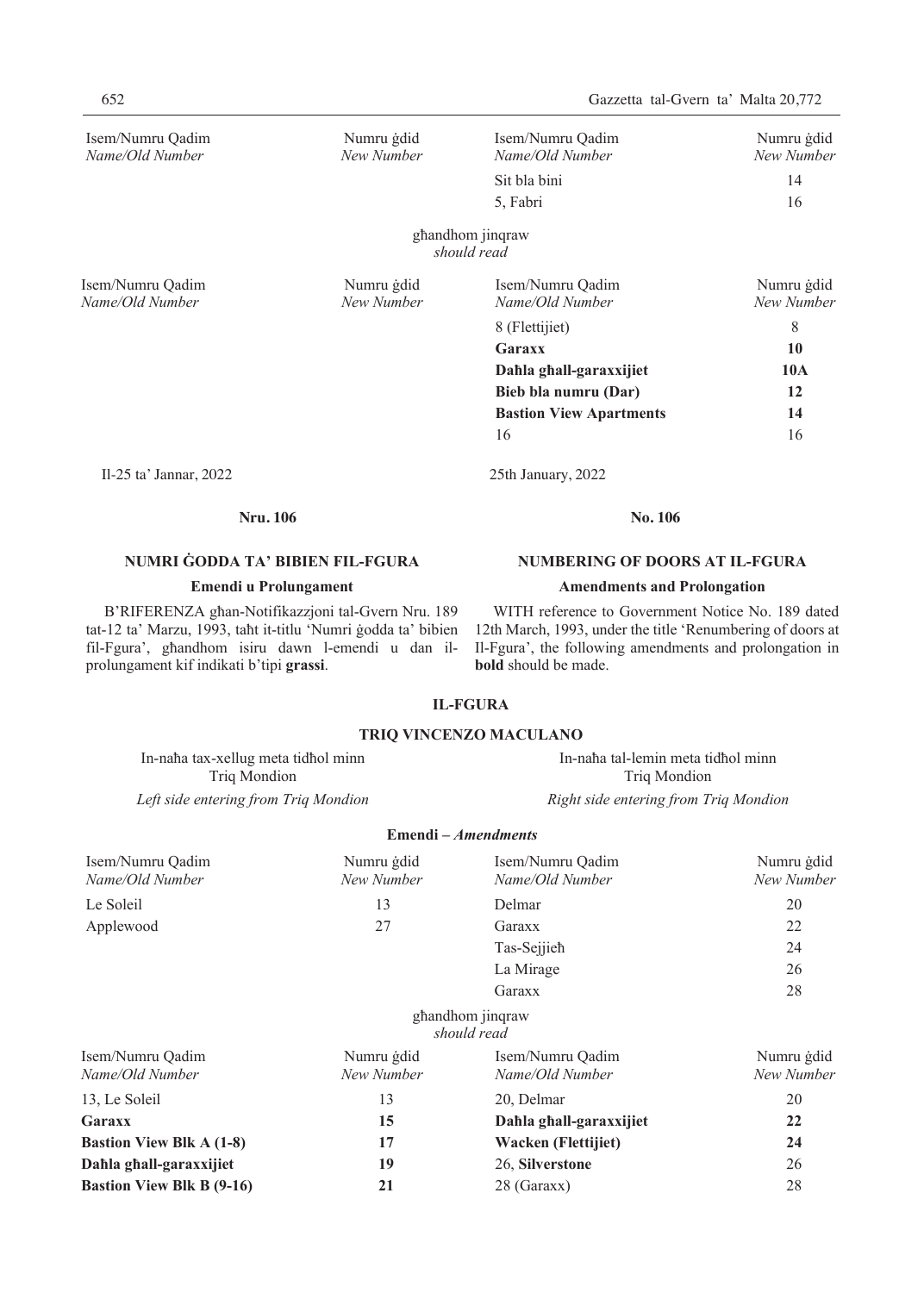| Isem/Numru Qadim                                                                                  | Numru ġdid               | Isem/Numru Qadim                    | Numru ġdid               |
|---------------------------------------------------------------------------------------------------|--------------------------|-------------------------------------|--------------------------|
| Name/Old Number                                                                                   | New Number               | Name/Old Number                     | New Number               |
| <b>Garaxx</b>                                                                                     | 23                       |                                     |                          |
| 27, Applewood                                                                                     | 27                       |                                     |                          |
| * In-numru 25 mhux se jintuża peress li nfethu inqas bibien milli kien hemm mahsub originarjament |                          |                                     |                          |
| Isem/Numru Qadim<br>Name/Old Number                                                               | Numru ġdid<br>New Number | Isem/Numru Qadim<br>Name/Old Number | Numru ġdid<br>New Number |
|                                                                                                   |                          |                                     |                          |
| Virgo                                                                                             | 35                       |                                     |                          |
| Sit qed jinbena                                                                                   | 37                       |                                     |                          |
|                                                                                                   |                          | ghandhom jinqraw<br>should read     |                          |
| Isem/Numru Qadim<br>Name/Old Number                                                               | Numru ġdid<br>New Number | Isem/Numru Qadim<br>Name/Old Number | Numru gdid<br>New Number |
| 35, Cafè Del Mar                                                                                  | 35                       |                                     |                          |
| Garaxx                                                                                            | 35A                      |                                     |                          |
| 37                                                                                                | 37                       |                                     |                          |
|                                                                                                   |                          |                                     |                          |
| Isem/Numru Qadim<br>Name/Old Number                                                               | Numru ġdid<br>New Number | Isem/Numru Qadim<br>Name/Old Number | Numru ġdid<br>New Number |
| Galleone                                                                                          | 49                       |                                     |                          |
| Gardenia                                                                                          | 51                       |                                     |                          |
| Garaxx                                                                                            | 53                       |                                     |                          |
| Janpaul                                                                                           | 55                       |                                     |                          |
| Perrylee                                                                                          | 57                       |                                     |                          |
| Redianne                                                                                          | 59                       |                                     |                          |
| Garaxx                                                                                            | 61                       |                                     |                          |
| St Anthony                                                                                        | 63                       |                                     |                          |
| Garaxx                                                                                            | 65                       |                                     |                          |
| Hanut                                                                                             | 67                       |                                     |                          |
| Shangrila                                                                                         | 69                       |                                     |                          |
| Garaxx                                                                                            | 71                       |                                     |                          |
|                                                                                                   |                          |                                     |                          |
|                                                                                                   |                          | ghandhom jinqraw<br>should read     |                          |
| Isem/Numru Qadim<br>Name/Old Number                                                               | Numru ġdid<br>New Number | Isem/Numru Qadim<br>Name/Old Number | Numru ġdid<br>New Number |
| 49, Galleone                                                                                      | 49                       |                                     |                          |
| Dahla ghall-garaxxijiet                                                                           | 51                       |                                     |                          |
| <b>May Blossom</b>                                                                                | 51A                      |                                     |                          |
| Gardenia Court                                                                                    | 51 <sub>B</sub>          |                                     |                          |
| <b>Aurora</b>                                                                                     | 51C                      |                                     |                          |
| Garaxx                                                                                            | 51 <sub>D</sub>          |                                     |                          |
| 53 (Garaxx)                                                                                       | 53                       |                                     |                          |
| 55                                                                                                | 55                       |                                     |                          |
| 57                                                                                                | 57                       |                                     |                          |
| 59, St. Lawrence                                                                                  | 59                       |                                     |                          |
| 61 (Garaxx)                                                                                       | 61                       |                                     |                          |
| 63, St. Anthony                                                                                   | 63                       |                                     |                          |
| Dahla ghall-garaxxijiet                                                                           | 65                       |                                     |                          |
| <b>Matteo</b>                                                                                     | 65A                      |                                     |                          |